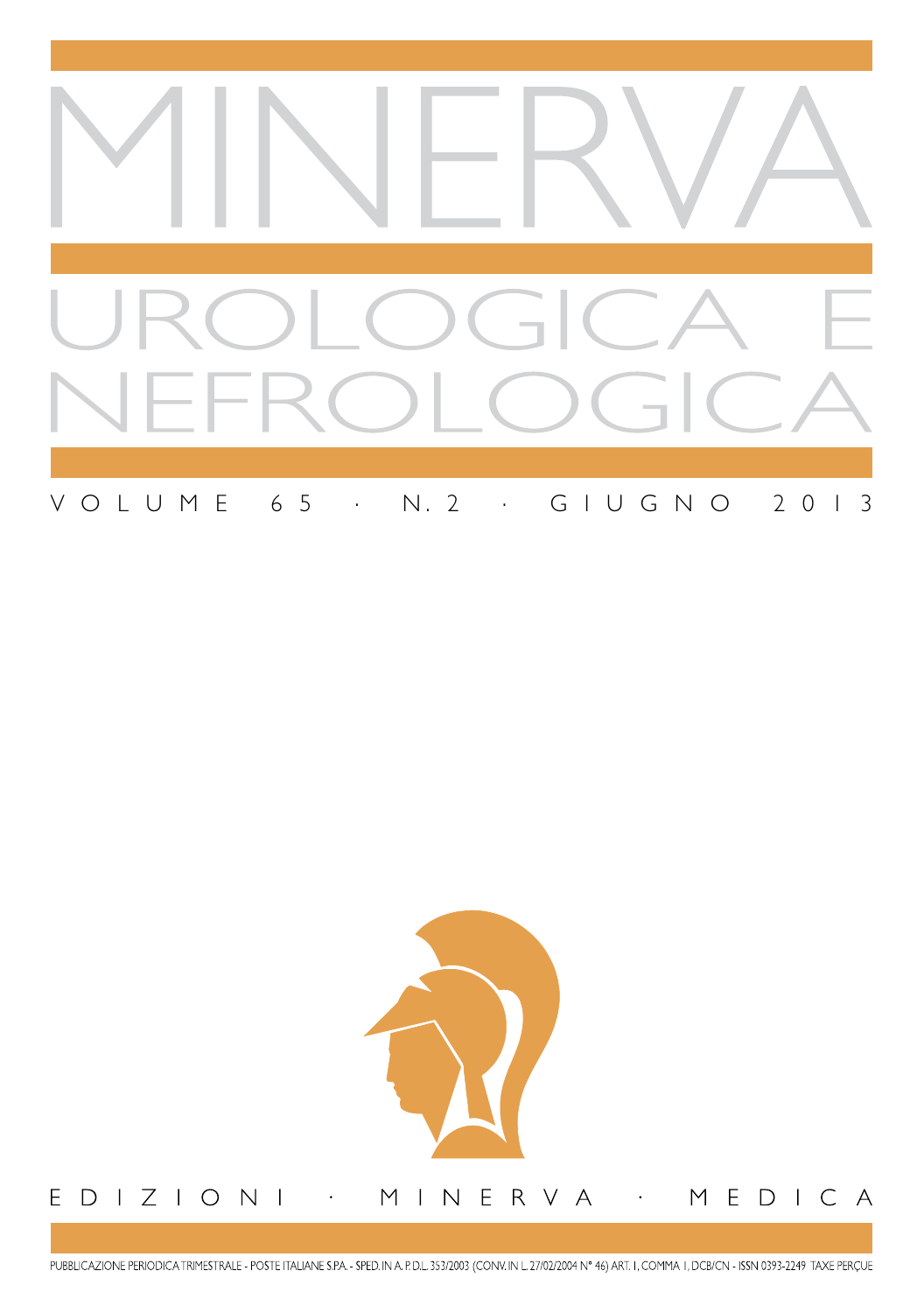# The role of shortening procedures for the surgical therapy of Peyronie's disease

J. U. SCHWARZER, H. STEINFATT

In this article we briefly review the current surgical treatment options for Peyronie's disease (PD) in its stable phase. We emphasize the important role of tunical shortening procedures which account for the major share of operations for PD. Shortening procedures provide excellent curvature correction combined with a very low risk of new erectile dysfunction. Since erectile function is already heavily impaired by the disease and its comorbidities in many patients with PD, tunical shortening procedures often are the treatment of choice for the correction of penile curvature. While there is no hard evidence for the superiority of a specific shortening procedure, several authors prefer the classical Nesbit technique over simple plication techniques. We also present our experiences with the *Tunica albuginea* underlap technique (TAU-technique), a new modification of the Nesbit procedure, that might add further surgical advantages while preserving the strength of the classical Nesbit technique.

Key words: Penile diseases - Erectile dysfunction - Surgical procedures, operative.

Peyronie's disease (PD) is an aquired pathological condition, that is charcaterized by the formation of fibrotic plaques of the *Tunica albuginea*. The formation of these plaques usually is accompanied by painful erection and sexual dysfunction

*Munich Andrology Center Munich, Germany*

and can eventually lead to a fibrotic shrinkage of the *Tunica albuginea* that results in penile deformation (*e.g.* deviation, hinge-/ hourglass-phenomenon and shortening). The typical course of the disease consists of an acute inflammatory phase that lasts about 12 months from onset and of a subsequent chronic phase. The chronic phase is characterized by the cessation of pain and progressing plaque formation. The etiology of the disease is unclear. Penile trauma in combination with a general predisposition is considered to initiate the disease and impaired wound healing seems to play an important role. There is no clear evidence for a specific genetic predisposition, but an association with other fibrotic diseases like Dupuytren's contracture is obvious. Molecular mimicry and bacterial antigenes that trigger PD like an autoimmune disease <sup>1</sup> or a connection of PD with the human leukocyte antigen system is not confirmed by recent data.2 There is an association of PD with older age, hypertension and diabetes.3 The prevalence of PD was 3,2% in a large survey of Schwarzer *et al.*,4 Mulhall *et al.* found an incidence of 8.9% in patients that were screened for prostate cancer.5

Corresponding author: J. U. Schwarzer, Munich Andrology Center, Lortzingstr. 26, 81241 Munich, Germany. E-mail: schwarzer@andromuc.de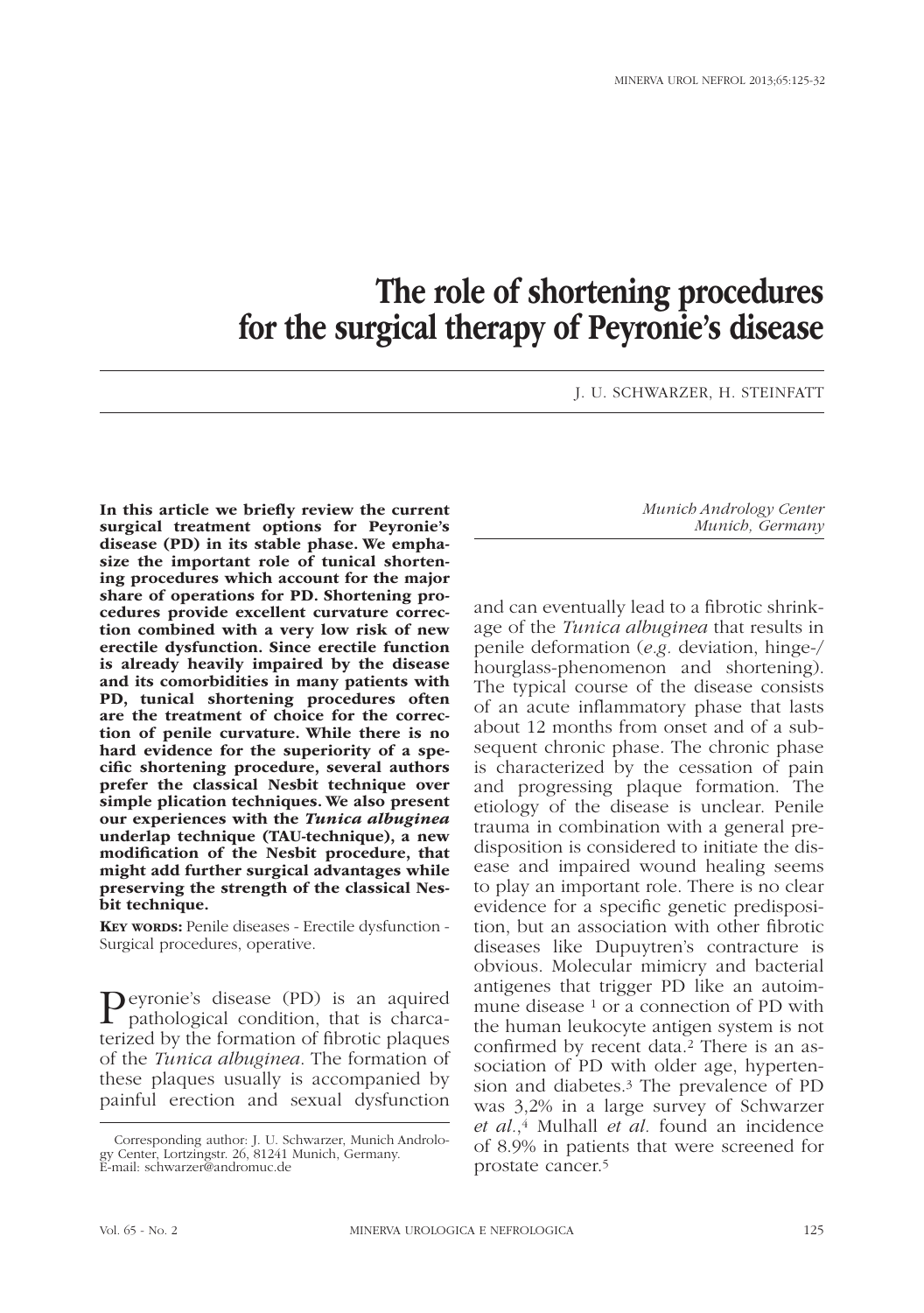## Treatment of PD: general considerations

Since the etiology of PD is unclear there are no specific medical treatments that are based on a known pathophysiology. Nonsurgical treatment of PD includes oral medications like Vitamin E, potassium para-aminobenzoate (Potaba), tamoxifen, colchicine and carnitine. Other noninvasive treatment options are intralesional injections with steroids, collagenase, verapamil or interferon and extracorporal shock wave therapy (ESWT). In Germany and in some other European countries radiation therapy is quite common,6 although there is no recommendation of radiation therapy by the recent guidelines. Best candidates for nonsurgical therapy are patients in the early phase of PD. Although strong evidence for the efficacy of these therapies is lacking, especially as far as the reduction of the deformation is concerned, there are many reports of stabilisation and pain reduction by nonsurgical therapies.7, 8 In the stable phase of PD surgical therapy is the gold standard for correcting erect penile deformity.7 If the disease has been stable for at least 3-6 months and sexual function is impaired by the curvature, surgical therapy is indicated.8

## Surgical therapy

If surgery is indicated to correct the curvature for patients with stable PD, then in principle there are three therapeutical options: tunical shortening procedures, tunical lengthening procedures and penile prosthesis placement with additional maneuvers to correct the curvature. In 2010 Ralph *et al.* published evidence-based guidelines for the management of PD 7 and in 2012 the EAU Guidelines on penile curvature were released.8 These two guidelines agree on the following surgical algorithm for the treatment of PD: patients with adequate erectile function and a curvature less than 60° are candidates for a tunical shortening procedure. Patients with a short penis, good erectile function and curvature >60° or special deformities (hourglass/ hinge) should rather undergo a tunical lengthening procedure. In the case of erectile dysfunction that does not respond to pharmacologic treatment the implantation of an inflatable penile prosthesis is the best option.7, 8 If there is still a residual curvature >30° after the implantation of a penile prosthesis, then the deviation should be corrected by additional maneuvers. The recommended surgical maneuvers are manual modeling that was described by Wilson and Delk in 1994 9 and plaque incision with or without grafting. Ralph *et al.* recommend grafting of all tunical defects that are larger than 2cm after the incision to prevent recurrent deviation or cylinder herniation.7

Tunical lengthening procedures consist of a tunical incision at the concave side of the penis and of a graft that covers the defect. Total plaque removal can severely impair the veno-occlusive mechanism and is associated with high rates of postoperative erectile dysfunction, so total plaque removal can not be recommended.7, 8, 10 Today variations of the so-called small-incision-technique that was proposed by Lue *et al.* are preferred.<sup>11</sup> Different types of grafts have been used for PD surgery. Autologous grafts include for example dermis, saphenous vein, buccal mucosa and *Tunica albuginea*.12, 13 The use of synthetic grafts like Gore-Tex and Dacron has been abandoned since it lead to increased rates of infection and fibrosis.12 Allografts from human cadaveric tissue or xenografts from animal tissues are another option for the surgery of PD. Depending on the type of the graft different advantages and disadvantages are described. The harvesting of autologous grafts for example includes additional surgical effort with potential complications, the use of allografts and xenografts might bear the risk of a graft to host infection. Postoperative erectile dysfunction and recurrence of penile curvature seem not to depend primarily on the type of the graft material.7 The graft material that is used most often is saphenous vein.14 Although lengthening procedures usually are well suited to correct complex deformations and curvatures >60° without heavy loss of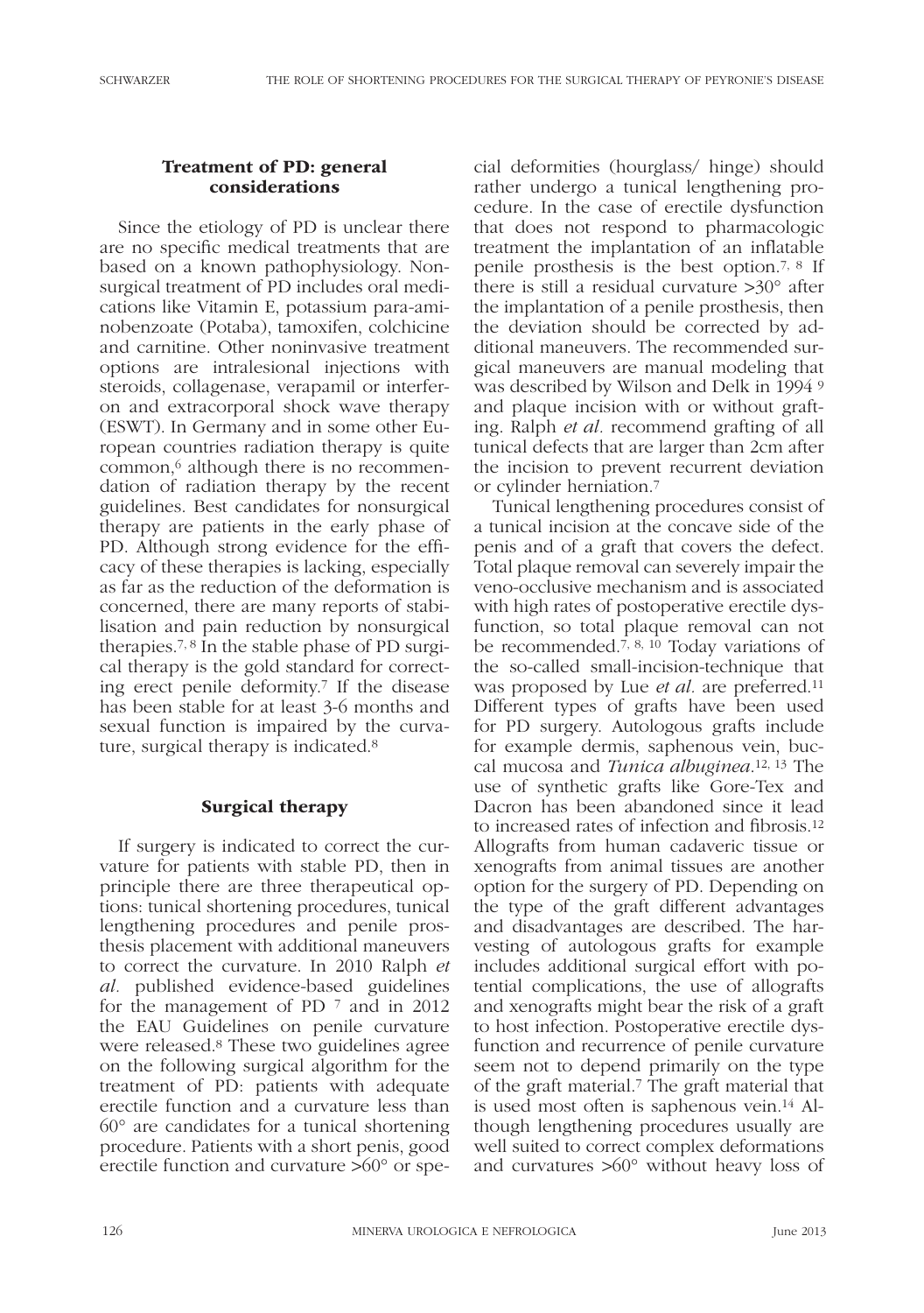penile length, there is a significant risk of erectile dysfunction that is associated with tunical lengthening procedures. Since PD most commonly leads to dorsal deformities, lengthening procedures often involve mobilization of the neurovascular bundle and bear an additional risk of penile numbness.8

#### Tunical shortening procedures for the surgical therapy of PD

The risk to induce erectile dysfunction by tunical shortening procedures is very low.7, 8 These procedures were first introduced by Nesbit in 1965.15 Shortening the *Tunica albuginea* on the convex side of the penis opposite to the pathologically shrinked segment leads to the correction of the curvature. A small loss of overall penile length is reported by most of the patients, but this rarely leads to postoperative sexual dysfunction.8, 16 Many different tunical shortening techniques have been discribed and can be categorized into tunical excision techniques, tunical plication techniques and tunical incision techniques.

### Tunical excision: the classical Nesbit procedure

In 1965 Nesbit proposed his classical technique for the correction of penile curvature. By exciding elliptical wedges of *Tunica albuginea* on the convex side of the penis and subsequently closing the lesions by sutures straightening of the penis is achieved. As far as straightening of the penis and low risk for new erectile dysfunction are concerned excellent results have been achieved with the classical Nesbit procedure.17-19

## Tunical placation: method of Essed-Schroeder and modifications

In 1985 Schroeder and Essed described a series of 5 patients where plication of the *Tunica albuginea* was performed without the excision of tunical tissue.20 Several other authors reported their experiences with this simple form of tunical shortening. Recurrence of curvature and suture related complications like permanently palpable suture knots and erectile discomfort have been addressed as specific problems of pure plication techniques. The use of absorbable sutures has been proposed as a possible solution to these problems.21-23 Another option to overcome the problems associated with simple plication procedures was introduced by Gholami and Lue. In 2002 they described the 16-dot plication technique for the correction of penile curvature. The 16-dot plication technique is also a simple plication technique, but uses multiple pairs of sutures to distribute the total force and prevent suture breakup.24

### Tunical incision: principle of Heineke and Mikulitz, method of Baskin and Duckett and the *Tunica albuginea* underlap technique

Yachia used the Heineke-Miculitz principle for the correction of penile curvature. Longinal tunical incisions were closed horizontally to achive shortening of the convex side of the penis.25 Licht and Lewis described a similar aproach for PD surgery.<sup>26</sup> Another shortening procedure was initially introduced for the correction of hypospadia curvature by Baskin and Duckett.27 This method uses the approximation of two horizontal tunical incisions to shorten the convex side of the penis. Van der Horst *et al.* took up the technique of Baskin and Duckett for the surgery of PD.28 In 2012 we first described the *Tunica albuginea* underlap technique (TAU-technique) for the correction of penile curvature. Here flaps of *Tunica albuginea* are freed from the underlying corpus cavernosum after U-shaped incisions of the tunica. The flaps are brought under the remaining *Tunica albuginea* and fixated with single absorbable sutures. As the defects of the tunica are sealed tightly and with high tensile strength by double layers of *Tunica albuginea*, correction of the abnormal curvature is achieved.29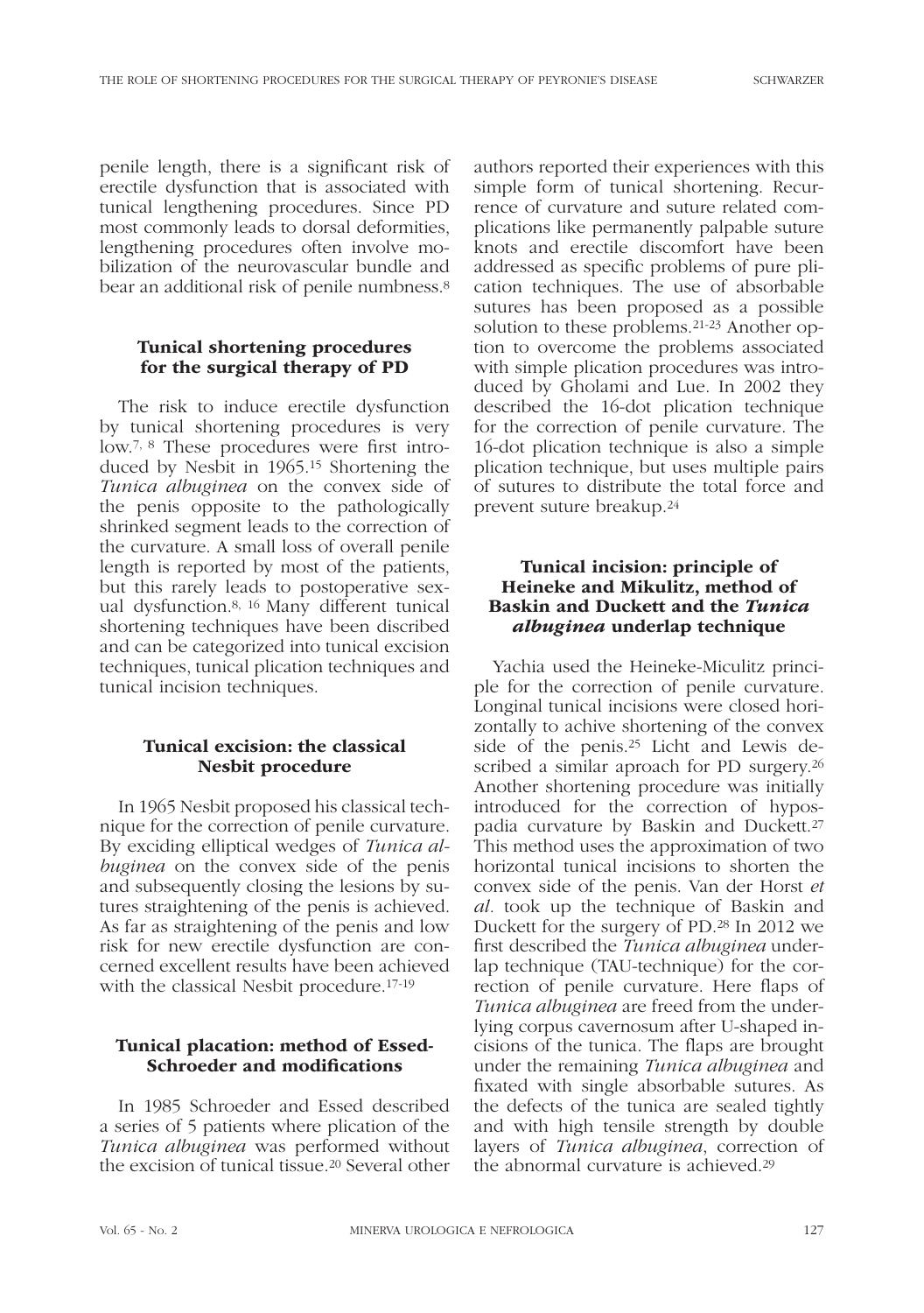The method of Baskin and Ducket and the TAU-technique are the two shortening techniques described in the literature that use tunical incision in combination with tunical doubling. In our opinion especially doubling of the *Tunica albuginea* leads to high tensile strength of the plications. A comparision of the technique of Baskin and Duckett *versus* the TAU-technique can be seen in Figure 1.

#### The role of tunical shortening procedures for the surgery of PD

Tunical shortening procedures play a major role for the surgical treatment of PD. There is a wide consensus that the risk of new postoperative erectile dysfunction with these procedures is very low. Furthermore

shortening procedures are relatively simple to perform and are associated with a low complcation rate.7, 8, 14 A significant portion of the patients with PD also have diabetes, hypertension and are of older age. PD on its own usually causes erectile dysfunction and the associated comorbidities can significantly worsen the situation. The erectile function of many patients with PD, that present for a surgical straightening procedure, turns out to be at the borderline. According to the guidelines these patients are no good candidates for lengthening procedures that might further compromise the erectile function.7, 8 In this case shortening procedures often are the only viable surgical option. Unfortunately shortening of the penis is an inherent side effect of these straightening procedures but usually does not affect the sexual function as much as a total loss of an



Figure 1.—Tunical incision and doubling - method of Baskin and Duckett versus the *Tunica albuginea* underlap technique. A) Shortening the convex side of the penis using two horizontal tunical incisions according to Baskin and Duckett; B) shortening is achieved by forming double layers of *Tunica albuginea*; C) shortening the convex side of the penis using U-shaped incisions according to the *Tunica albuginea* underlap technique; D) Shortening is achieved by forming double layers of *Tunica albuginea.* From van der Horst C *et al.*28; from Schwarzer JU *et al.*<sup>29</sup>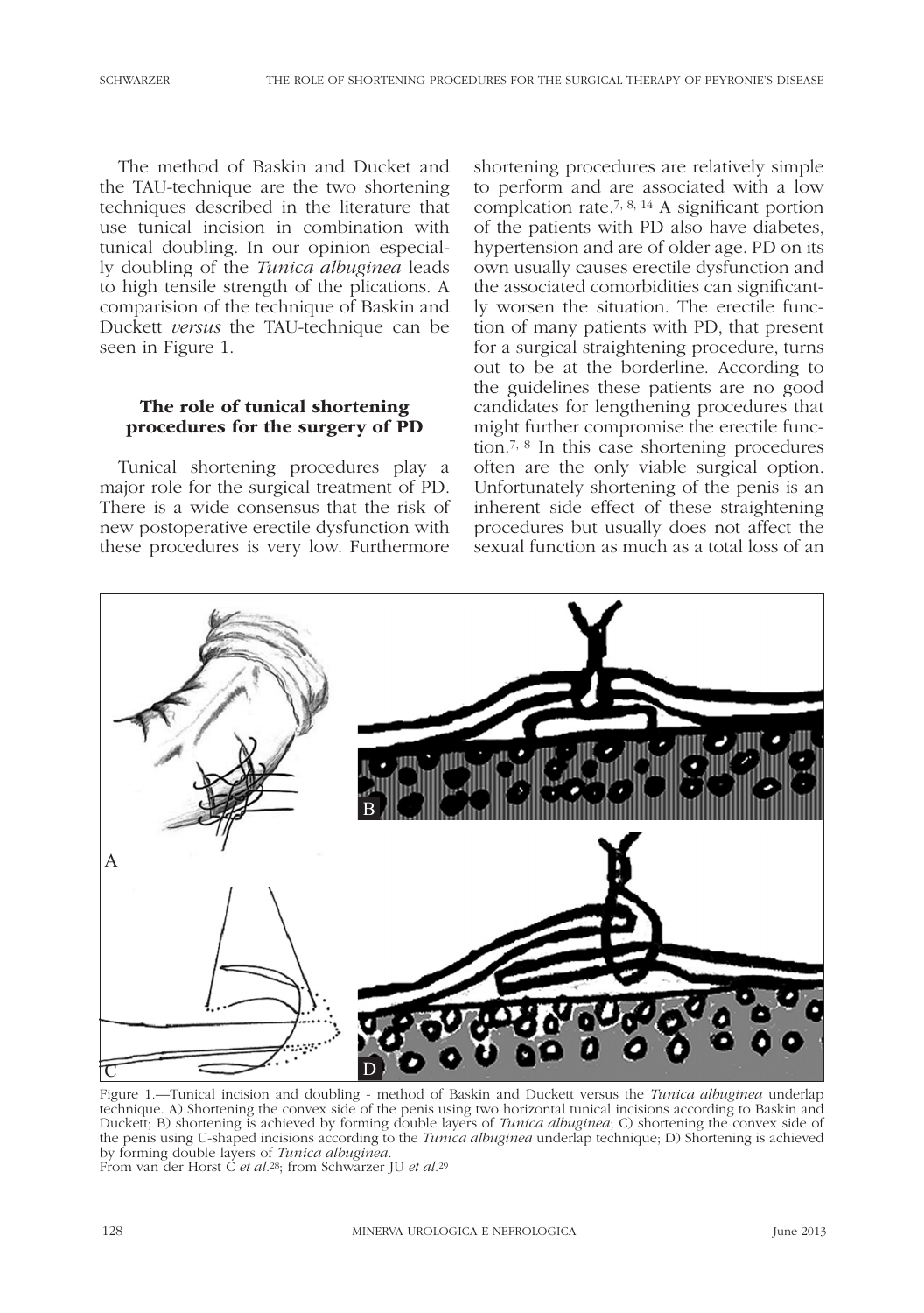already heavily impaired erectile function.

Although we perform the complete range of grafting procedures and also implantation of inflatable penile prosthesis in our center, that is specialized in penile surgery, more than two thirds of the patients with PD eventually undergo a tunical shortening procedure after thorough evaluation and comprehensive preoperative consent. So in our specialized center tunical shortening is the most important surgical option for our patients with PD.

According to the guidelines there is no hard evidence that a specific shortening procedure would provide better outcomes than another.7 Nevertheless there are several authors that see an advantage of the classical Nesbit procedure over simple plication with respect to recurrence of the curvature.21, 22 Van der Horst *et al.* postulate that scar formation induced by incision of the *Tunica albuginea* might add to a higher tensile strength. Also in our own experience we think that simple plication techniques have disadvantages concerning the tensile strength of the plications. We feel that especially doubling of the *Tunica albuginea* allows to create plications of superior tensile strength. The method of Baskin and Duckett <sup>27</sup> and the TAU-technique,<sup>29</sup> that was introduced by Schwarzer in 2012, both realize this principle. A schematic illustration of the TAU-technique is given in Figure 2.

An intraoperative site of the TAU-technique is depicted in Figure 3. Figure 3A shows how a flap of *Tunica albuginea* can easily be freed from the underlying corpus cavernosum in an atraumatic way after a



Figure 2.—Stepwise schematic illustration of the *Tunica albuginea* underlap technique. From Schwarzer JU *et al.*<sup>29</sup>



Figure 3.—*Tunica albuginea* underlap technique – intraoperative site. A) Flap of *Tunica albuginea* resulting from U-shaped incision; B) shortening is achieved by underlapping the flap under the remaining *Tunica albuginea.*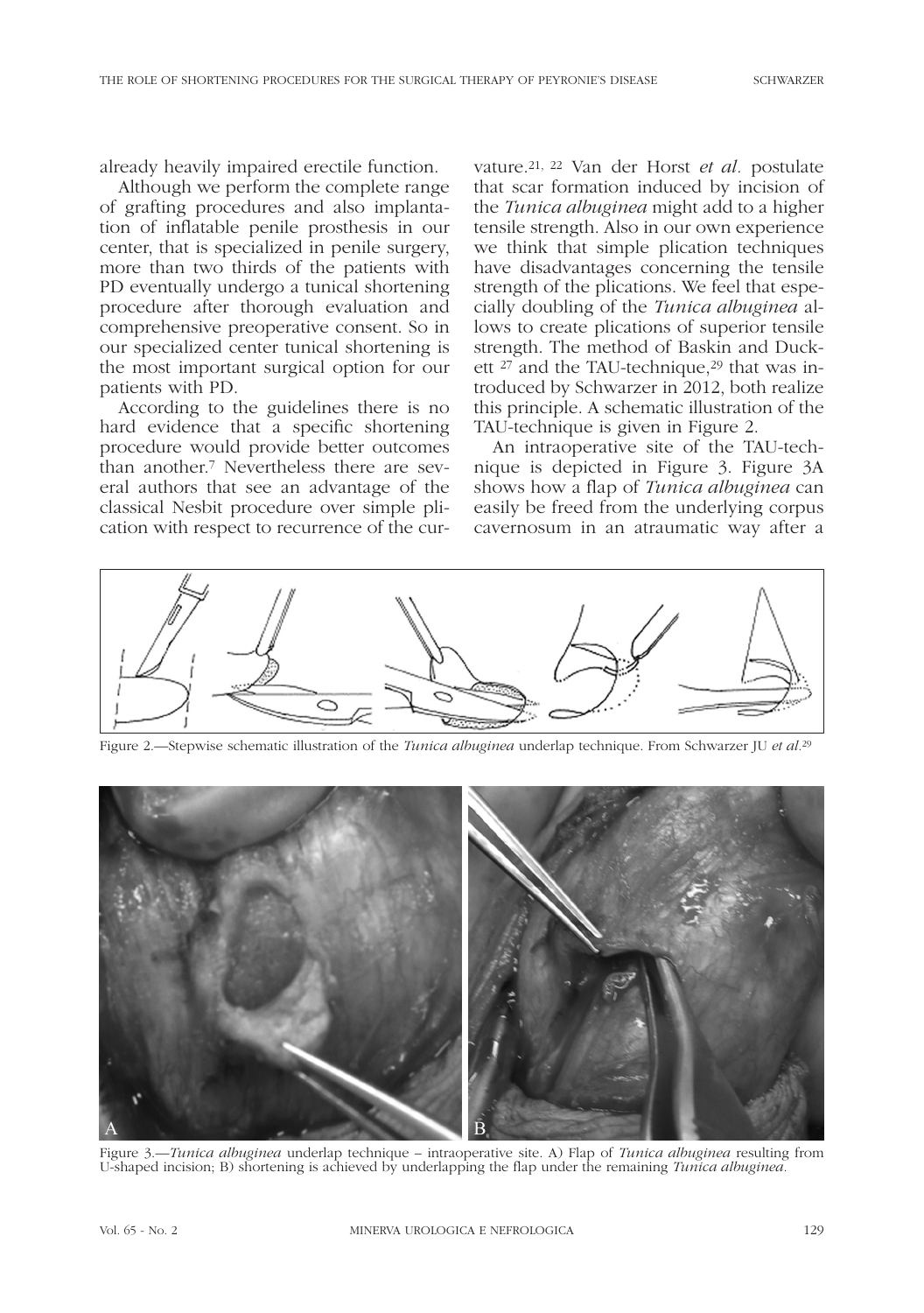U-shaped incision. Figure 3B shows how shortening is achieved by underlapping the flap under the remaining *Tunica albuginea*.

Rather than a connection just between tunical edges a connection between double layers of *Tunica albuginea* is established over the whole length of the underlap. This can add tensile strength to the plication and provide a tighter sealing of the lesion. Furthermore the amount of the underlap can easily be adapted even after the incision of the *Tunica albuginea* has already been completed. So with the TAU-technique the excision of whole elipsoids is avoided in contrast to the Nesbit procedure. Rather Ushaped flaps are used to strengthen and to seal the lesions of the *Tunica albuginea*. Since no tissue has to be excised, a great intraoperative flexibility is preserved.

In Tables I, II we confront our preliminary results with the TAU-technique and the results of a large series of Savoca *et al.* with the Nesbit technique.19 It can be noted that the results with the different shortening procedures match to a large extent. With the TAU-technique the correction of the curvature is excellent in the short term and recurrence of the curvature is very low. In our series of 61 consecutive patients that were operated between 2008 and 2012 44 patients had PD and 17 patients had congenital penile curvature.

It is important to emphasize that in our

subgroup with congenital penile curvature no patient suffered from postoperative erectile dysfunction. We conclude that the complaint of erectile dysfunction in the long-term follow-up might have its reason in the underlying disease and its comorbidities rather than in the surgery. Tunical shortening procedures play a major role for the surgical treatment of PD, since they account for a major share of PD operations. Procedures like the Nesbit technique and its modifications like the TAU-technique provide excellent correction of penile curvature with a low risk of new erectile dysfunction.

#### Conclusions

Surgical treatment of PD is indicated in the stable phase of the disease to correct penile curvature that compromises sexual function. Tunical lengthening procedures that consist of plaque incision and grafting usually require a good preoperative erectile function. In many patients with PD erectile function is already significally impaired by the disease and its comorbidities and tunical shortening procedures are the treatment of choice. While there is no hard evidence for the superiority of a specific shortening procedure, several authors prefer the classical Nesbit technique over simple plication techniques. We presented

Table I.—*Early postoperative outcome with the Tunica albuginea underlap technique and with the classical Nesbit procedure.*

| Early postoperative outcome | Tuncia albuginea underlap<br>$(N = 61)$ | Nesbit (Savoca <i>et al.</i> 2004) <sup>19</sup><br>$(N_{.}=279)$ |
|-----------------------------|-----------------------------------------|-------------------------------------------------------------------|
| Correction of curvature     | 100%                                    | 86.3%                                                             |
| Surgical revision necessary | 4%                                      | 4%                                                                |

Table II.—*Long-term outcome with the Tunica albuginea underlap technique and with the classical Nesbit procedure.*

| Long-term follow-up     | Tunica albuginea underlap<br>$(N = 39)$ , median follow-up 23 month) | Nesbit (Savoca et al. 2004) <sup>19</sup><br>$(N=218, \text{ median follow up } 89 \text{ month})$ |
|-------------------------|----------------------------------------------------------------------|----------------------------------------------------------------------------------------------------|
| Correction of curvature | 94%                                                                  | 85.8%                                                                                              |
| Significant shortening  | 13%                                                                  | 16.5%                                                                                              |
| Erectile dysfunction    | 13%                                                                  | 11.5%                                                                                              |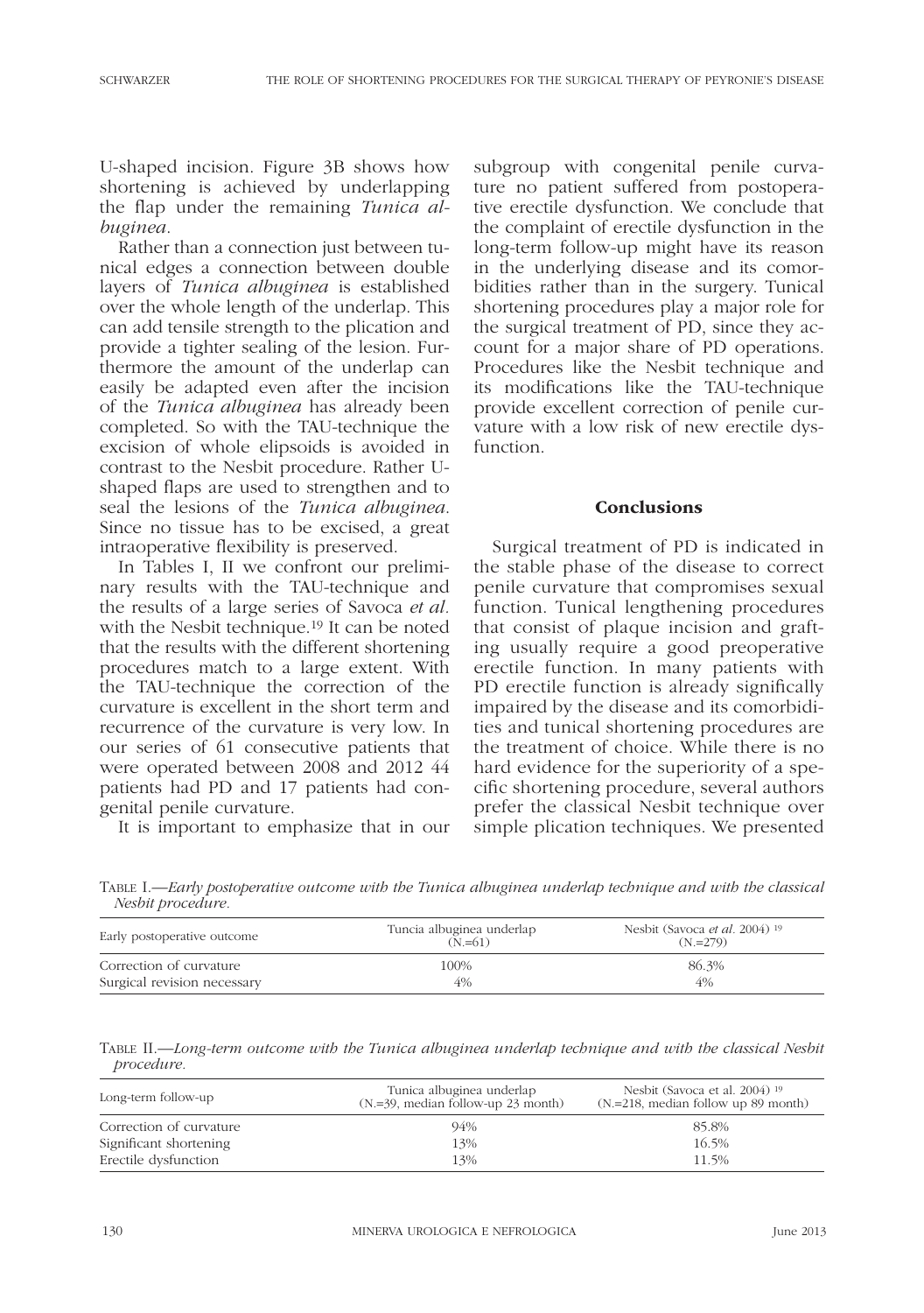the TAU-technique, a new modification of the Nesbit technique, that might add further technical advantages while preserving the strength of the classical Nesbit technique.

#### Riassunto

#### *Ruolo delle procedure di accorciamento per la terapia chirurgica della malattia di Peyronie*

Nel presente articolo passeremo brevemente in rassegna le attuali opzioni terapeutiche chirurgiche per la malattia di Peyronie nella sua fase stabile. Sottolineiamo l'importante ruolo delle procedure di accorciamento della tunica che costituiscono la maggior parte degli interventi chirurgici per la malattia di Peyronie. Le procedure di accorciamento forniscono un'ottima correzione della curvatura e sono associate a un rischio estremamente basso di nuove disfunzioni erettili. Poiché la funzionalità erettile è già pesantemente compromessa dalla malattia e dalle sue comorbilità in numerosi pazienti affetti dalla malattia di Peyronie, le procedure di accorciamento della tunica sono spesso il trattamento preferito per la correzione della curvatura peniena. Mentre non vi sono prove schiaccianti a sostegno della superiorità di una specifica procedura di accorciamento, numerosi autori preferiscono la classica tecnica di Nesbit rispetto alle semplici tecniche di plicazione. Presentiamo inoltre la nostra esperienza con la tecnica di sovrapposizione della *tunica albuginea,* una nuova variante della tecnica di Nesbit, che potrebbe aggiungere ulteriori vantaggi chirurgici preservando al contempo i punti di forza della tecnica di Nesbit classica.

Parole chiave: Pene, malattie - Disfunzione erettile - Trattamento chirurgico.

#### References

- 1. Hauck EW, Hauptmann A, Haag SM, Weidner W. New Insights into the etiological pathogenesis of peyronie's disease. Aktuelle Urol 2003;34:387-91.
- 2. Ralph DJ, Schwartz G, Moore W, Pryor JP, Ebringer A, Bottazzo GF. The genetic and bacteriological aspects of Peyronie's disease. J Urol.1997;157:291-4.
- 3. Ledda A. Diabetes, hypertension and erectile dysfunction. Curr Med Res Opin 2000;(Suppl 1)S. s17-20.
- 4. Schwarzer U, Sommer F, Klotz T, Braun M, Reifenrath B, Engelmann E. The prevalence of Peyronie's disease: results of a large survey. BJU Int 2001;88:727- 30.
- 5. Mulhall JP, Creech SD, Boorjian SA, Ghaly S, Kim ED, Moty A *et al.* Subjective and objective analysis of the prevalence of Peyronie's disease in a population of men presenting for prostate cancer screening. J Urol 2004;171(6 Pt 1):2350-3.
- 6. Hauck EW, Diemer T, Weidner W. Peyronie's di-

sease. Conservative and surgical therapy. Urologe 2006;45:243-57.

- 7. Ralph D, Gonzalez-Cadavid N, Mirone V, Perovic S, Sohn M, Usta M *et al.* The management of Peyronie's disease: evidence-based 2010 guidelines. J Sex Med 2010;7:2359-74.
- 8. Hatzimouratidis K, Eardley I, Giuliano F, Hatzichristou D, Moncada I, Salonia A *et al.* EAU guidelines on penile curvature. Eur Urol 2012;62:543-52.
- wilson SK, Delk JR 2nd. A new treatment for Peyronie's disease: modeling the penis over an inflatable penile prosthesis. J Urol 1994;152:1121-3.
- 10. Dalkin BL, Carter MF. Venogenic impotence following dermal graft repair for Peyronie's disease. J Urol. 1991;146:849-51.
- 11. Lue TF, El-Sakka AI. Venous patch graft for Peyronie's disease. Part I: technique", J Urol 1998;160(6 Pt 1):2047-9.
- 12. Kadioglu A, Sanli O, Akman T, Ersay A, Guven S, Mammadov F. Graft materials in Peyronie's disease surgery: a comprehensive review. J Sex Med 2007;4:581-95.
- 13. Schwarzer JU, Mühlen B, Schukai O. Penile corporoplasty using Tunica albuginea free graft from proximal corpus cavernosum: a new technique for treatment of penile curvature in Peyronie's disease. Eur Urol 2003;44:720-3.
- 14. Kadioglu A, Küçükdurmaz F, Sanli O. Current status of the surgical management of Peyronie's disease. Nat Rev Urol 2011;8:95-106.
- Nesbit RM. Congenital curvature of the phallus: report of three cases with description of corrective operation. 1965. J Urol 2002;167(2 Pt 2):1187-8.
- 16. Greenfield JM, Lucas S, Levine LA. Factors affecting the loss of length associated with Tunica albuginea plication for correction of penile curvature. J Urol 2006;175:238-41.
- 17. Ralph DJ, al-Akraa M, Pryor JP. The Nesbit operation for Peyronie's disease: 16-year experience. J Urol 1995;154:1362-3.
- 18. Rolle L, Tamagnone A, Timpano M, Destefanis P, Fiori C, Ceruti C *et al.* The Nesbit operation for penile curvature: an easy and effective technical modification. J Urol 2005;173:171-3.
- 19. Savoca G, Scieri F, Pietropaolo F, Garaffa G, Belgrano E. Straightening corporoplasty for Peyronie's disease: a review of 218 patients with median follow-up of 89 months. Eur Urol 2004;46:610-4;
- 20. Essed E, Schroeder FH. New surgical treatment for Peyronie disease. Urology 1985;25:582-7.
- 21. Poulsen J, Kirkeby HJ. Treatment of penile curvature– a retrospective study of 175 patients operated with plication of the Tunica albuginea or with the Nesbit procedure. Br J Urol 1995;75:370-4.
- 22. Schultheiss D, Meschi MR, Hagemann J, Truss MC, Stief CG, Jonas U. Congenital and acquired penile deviation treated with the essed plication method. Eur Urol 2000;38:167-71.
- 23. Hsieh JT, Liu SP, Chen Y, Chang HC, Yu HJ, Chen CH. Correction of congenital penile curvature using modified tunical plication with absorbable sutures: the long-term outcome and patient satisfaction. Eur Urol 2007;52:261-6.
- 24. Gholami SS, Lue TF. Correction of penile curvature using the 16-dot plication technique: a review of 132 patients. J Urol 2002;167:2066-9.
- 25. Yachia D. Modified corporoplasty for the treatment of penile curvature. J Urol 1990;143:80-2.
- 26. Licht MR, Lewis RW. Modified Nesbit procedure for the treatment of Peyronie's disease: a comparative outcome analysis. J Urol  $1997;158:460-3$ .